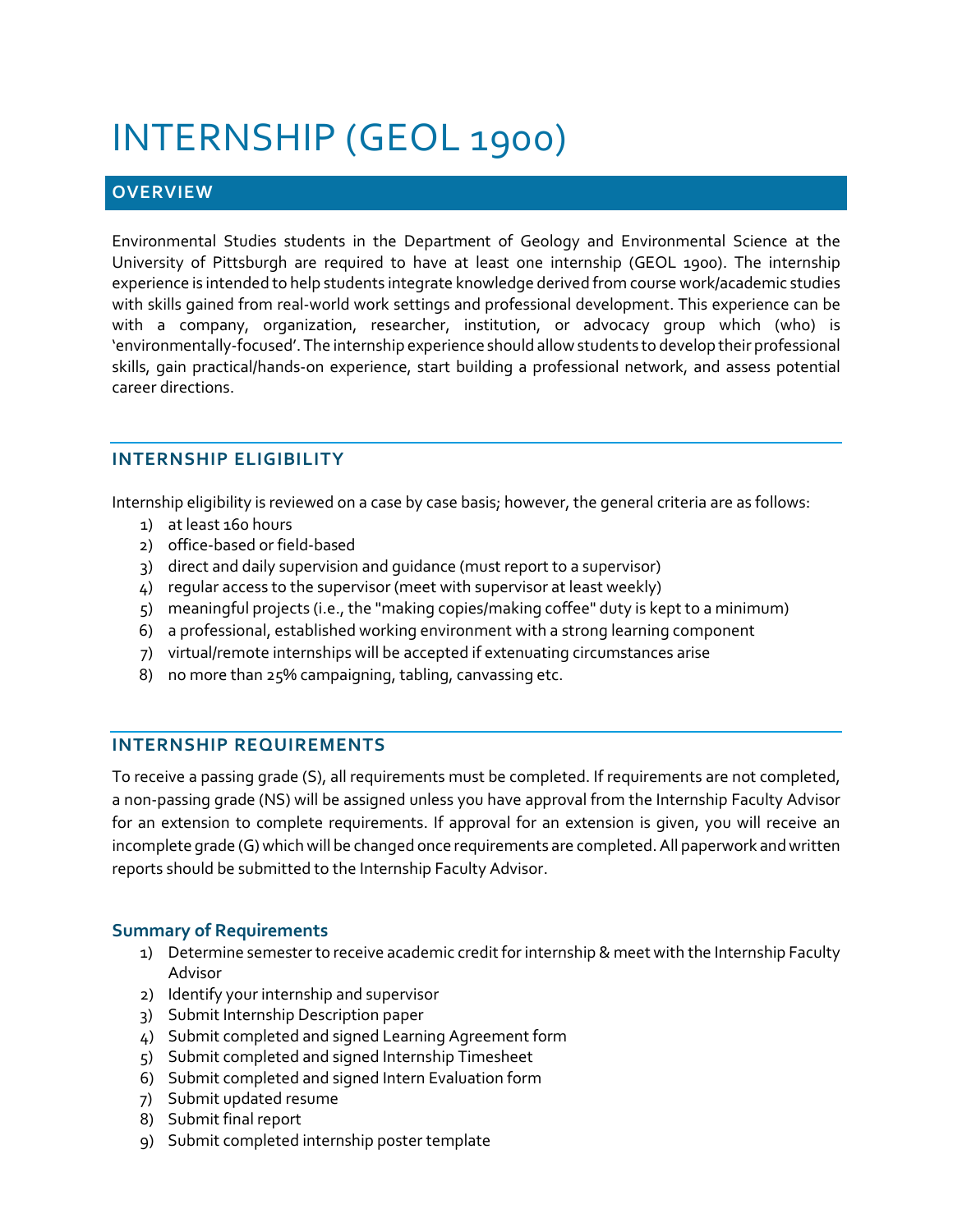#### **Details of Requirements**

- *Determine semester to receive academic credit for internship & meet with the Internship Faculty Advisor.* Ideally, you should determine in advance which semester you would like to do your internship/receive academic credit for the internship. Additionally, it is your responsibility to meet with the Internship Faculty Advisor at least once the semester prior to which you would like to complete your internship and at least once the semester (beginning of semester) that academic credits are being received for the internship.
- *Identify your internship and supervisor*. It is your responsibility to identify and secure an internship opportunity. You should choose an internship that is related to your career (and/or graduate school) interests and that will allow you to apply knowledge and skills gained in your coursework. Your internship needs to involve professional-level skills and experiences in environmentally-focused fields.

You can visit www.internships.pitt.edu or send an email to intern@pitt.edu to contact the Internship Team. For current internship announcements and other ideas for locating an internship visit pitt.joinhandshake.com or careers.pitt.edu. *You can also meet with the Internship Faculty Advisor to discuss internship ideas*.

*Note: If possible, the Internship Faculty Advisor will meet with you and your supervisor during the period of the internship (site visit).*

• *Internship Description Paper.* You must submit your Internship Description paper to the Internship Faculty Advisor prior to registering for internship academic credits. *Ideally, you should submit your description by the end of the semester prior to the start of your internship.*

You should develop this with your internship supervisor. This document should be no more than 3 pages in length, double-spaced, have 1 inch margins and 12 pt. font, concise, coherent, and well-edited. Your report must be in your own words. *Do not cut and paste information from the organization's website or an internship position description.*

*Format*:

- o Title: Title of paper, title of Internship, organization, location, your name and semester.
- o Position Description. Provide a detailed description of your internship.
	- **Goals**. What are the mission and goals of the organization? How does your internship fit within those goals (this is, why would they like an intern)? Finally, what are your general goals in pursuing this internship (that is, why are you interested in this internship)?
	- **Your Learning Objectives**. These should be stated in the format: "By the end of this internship, I will be able to: A, B, C…"
	- **Work Plan**. This should describe in detail your tentative tasks/responsibilities.
	- **Academic Reflection**. Describe how this internship experience relates to and will enhance your program of study.
	- **Internship Site's Roles and Responsibilities**. What is your supervisor's expectations of you as an intern and vice versa? How often will your supervisor meet with you to provide oversight and assistance? Will your supervisor review your work and comment at certain stages of your project? *Note: Be sure to talk about and clearly articulate everyone's roles and expectations.*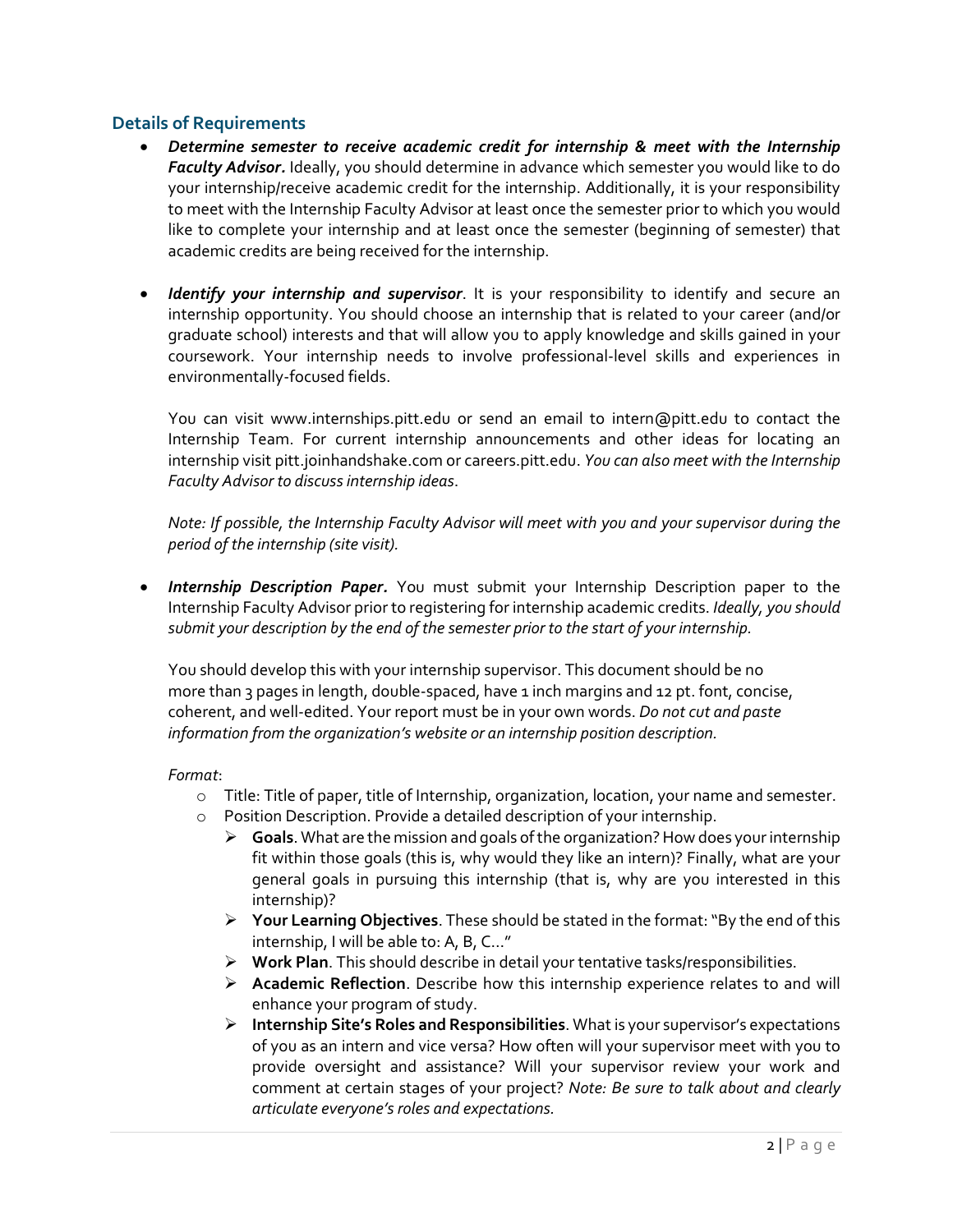- *Learning Agreement Form.* You will need to complete the Learning Agreement form. This form should be completed and signed by you and your supervisor as soon as possible, and returned to the Internship Faculty Advisor. This 2-page form serves as a professional agreement between you and organization where you are doing your internship. Additionally, it is a professional agreement between you and the University of Pittsburgh's Dept. of Geology and Environmental Science Environmental Studies Program.
- *Internship Timesheet.* This form is to be completed, signed by you and your supervisor, and returned to the Internship Faculty Advisor.
- *Intern Evaluation Form.* This form is to be completed by your supervisor at the end of your internship and returned to the Internship Faculty Advisor.
- *Updated Resume*. Any time you gain new experience, you should update your resume. At the end of your internship, submit an updated version of your resume that includes your internship as an entry. Depending on your resume format, this experience can be listed as "Work Experience," "Related Experience," or "Other Experience." Include at least 3 action-oriented bullet statements summarizing your Internship responsibilities and accomplishments.

#### *Example:*

Environmental Educator, XXX Environmental Center, Location Jun–Sept [Year]

- o Directed 15 interpretive walks for groups of 10-12 elementary school children
- o Applied inquiry-based methods to teach children about how plants and animals depend on the environment
- o Effectively communicated with XXX staff members, teachers and volunteers
- *Final Report*. This report should provide a thoughtful reflection of your internship experience. It should contain four components: educational (what you learned), experiential/experimental (what you did; what you explored or investigated), logistical (how you accomplished what you accomplished, including obstacles, successes and failures), and fun (no comment). Your report should be approximately 2,500 words in length, in narrative form (not bullets), double-spaced, have 1 inch margins and 12 pt. font, well-edited, and should contain the following elements:
	- o Cover page. Title of report, title of Internship, organization, location, your name and semester.
	- o Abstract. Approximately 100 words summarizing the work done for your internship
	- o Outcomes. This should include:
		- $\triangleright$  A concise summary of your key accomplishments. How did your work further the mission of the organization? It is appropriate to include a larger history of the project and what role your work played. *Abstracts or publications regarding the work or any other deliverables can be included as an attachment.*
		- $\triangleright$  Reflections on the goals and learning objectives you set in your internship description. Did you meet your goals? If so, how? If not, why not? What surprised you?
	- o Personal and Professional Development. What you learned about yourself personally and professionally? What technical skills and knowledge; especially, transferable skills and knowledge (can be used in the future – career, grad school) did you gain?